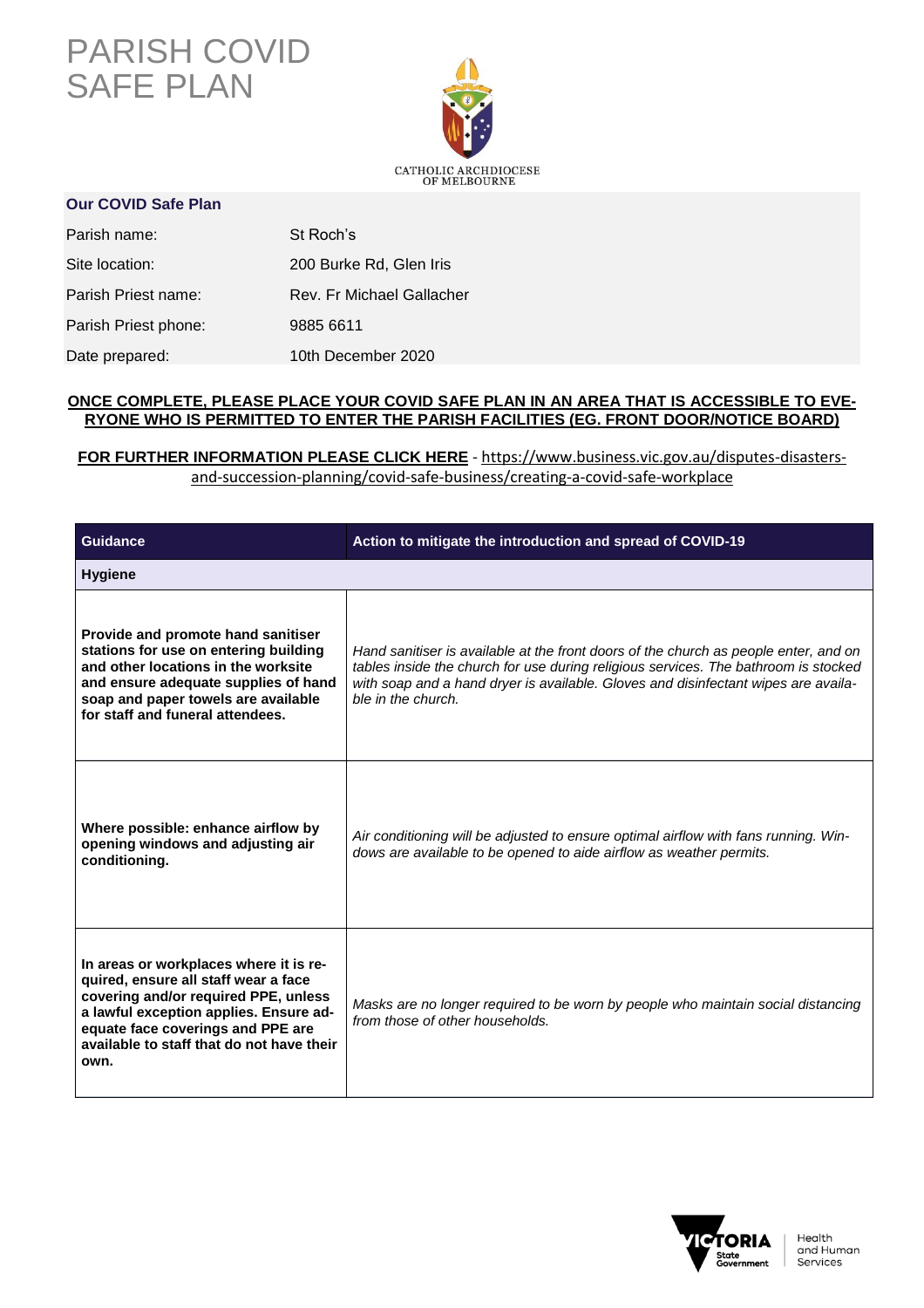| <b>Guidance</b>                                                                                                                                                                      | Action to mitigate the introduction and spread of COVID-19                                                                                                                                                                     |
|--------------------------------------------------------------------------------------------------------------------------------------------------------------------------------------|--------------------------------------------------------------------------------------------------------------------------------------------------------------------------------------------------------------------------------|
| Provide training to staff on the correct<br>use and disposal of face coverings<br>and PPE, and on good hygiene prac-<br>tices and slowing the spread of coro-<br>navirus (COVID-19). | The faith leader is trained in proper hygiene practices and appropriate PPE use as<br>per the DHHS recommendations. Parish staff and those required for the service<br>are up-to-date with the current parish COVID-safe plan. |
| Replace high-touch communal items<br>with alternatives.                                                                                                                              | The kitchenette in the narthex will remain closed while the church is in use. No<br>other items will be available for communal use. Disinfectant wipes and disposable<br>gloves with are present for use.                      |

| <b>Guidance</b>                                                                                                                                                                | Action to mitigate the introduction and spread of COVID-19                                                                                                                                              |
|--------------------------------------------------------------------------------------------------------------------------------------------------------------------------------|---------------------------------------------------------------------------------------------------------------------------------------------------------------------------------------------------------|
| <b>Cleaning</b>                                                                                                                                                                |                                                                                                                                                                                                         |
| Increase environmental cleaning (in-<br>cluding between changes of staff), en-<br>sure high touch surfaces are cleaned<br>and disinfected regularly (at least<br>twice daily). | The church continues to be professionally cleaned weekly, as well as disinfectant<br>wipes being used immediately after each religious ceremony on all surfaces that<br>have been touched by attendees. |
| Ensure adequate supplies of cleaning<br>products, including detergent and<br>disinfectant.                                                                                     | Gloves and disinfectant wipes are available for those who will clean immediately<br>after a religious ceremony.                                                                                         |

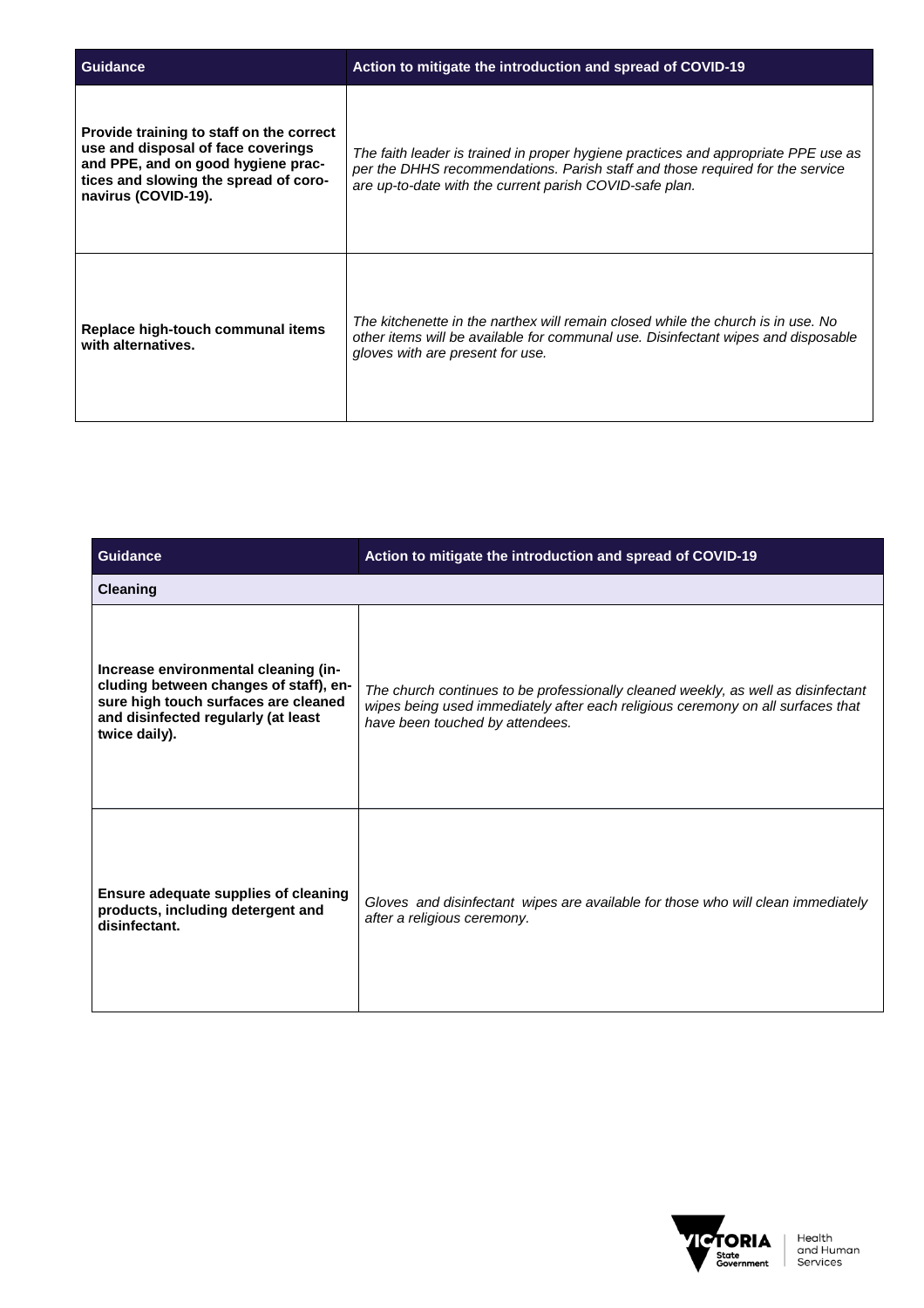| <b>Guidance</b>                                                                                                                                                                                                                                           | Action to mitigate the introduction and spread of COVID-19                                                                                            |
|-----------------------------------------------------------------------------------------------------------------------------------------------------------------------------------------------------------------------------------------------------------|-------------------------------------------------------------------------------------------------------------------------------------------------------|
| Physical distancing and limiting workplace attendance                                                                                                                                                                                                     |                                                                                                                                                       |
| Ensure that all staff that can work<br>from home, do work from home.                                                                                                                                                                                      | The parish secretary and bookkeeper will work from home or in the office in line<br>with current COVID roadmap restrictions and DHHS recommendations. |
| Establish a system that ensures staff<br>members are not working across mul-<br>tiple settings/work sites.                                                                                                                                                | N/A                                                                                                                                                   |
| Establish a system to screen employ-<br>ees and visitors before accessing the<br>workplace. Employers cannot require<br>employees to work when unwell.                                                                                                    | All attendees will be asked if they are well or have any flu-like symptoms.                                                                           |
| Configure communal work areas so<br>that there is no more than one worker<br>/ attendee per four square meters of<br>enclosed workspace, and employees /<br>attendees are spaced at least 1.5m<br>apart. Also consider installing<br>screens or barriers. | The two parish staff members may be required to work at the same time, and will<br>occupy desks at opposite ends of the office.                       |
| Use floor markings to provide mini-<br>mum physical distancing guides be-<br>tween workstations or areas that are<br>likely to create a congregation of staff<br>or attendees.                                                                            | The different desks used by the staff make the social distancing clear.                                                                               |
| Modify the alignment of workstations<br>so that employees do not face one an-<br>other.                                                                                                                                                                   | No workstations face each other in our office.                                                                                                        |
| Minimise the build up of employees<br>waiting to enter and exit the work-<br>place or Church.                                                                                                                                                             | No more than one visitor is permitted to attend at any one time, unless they are of<br>the same company and have arrived together.                    |

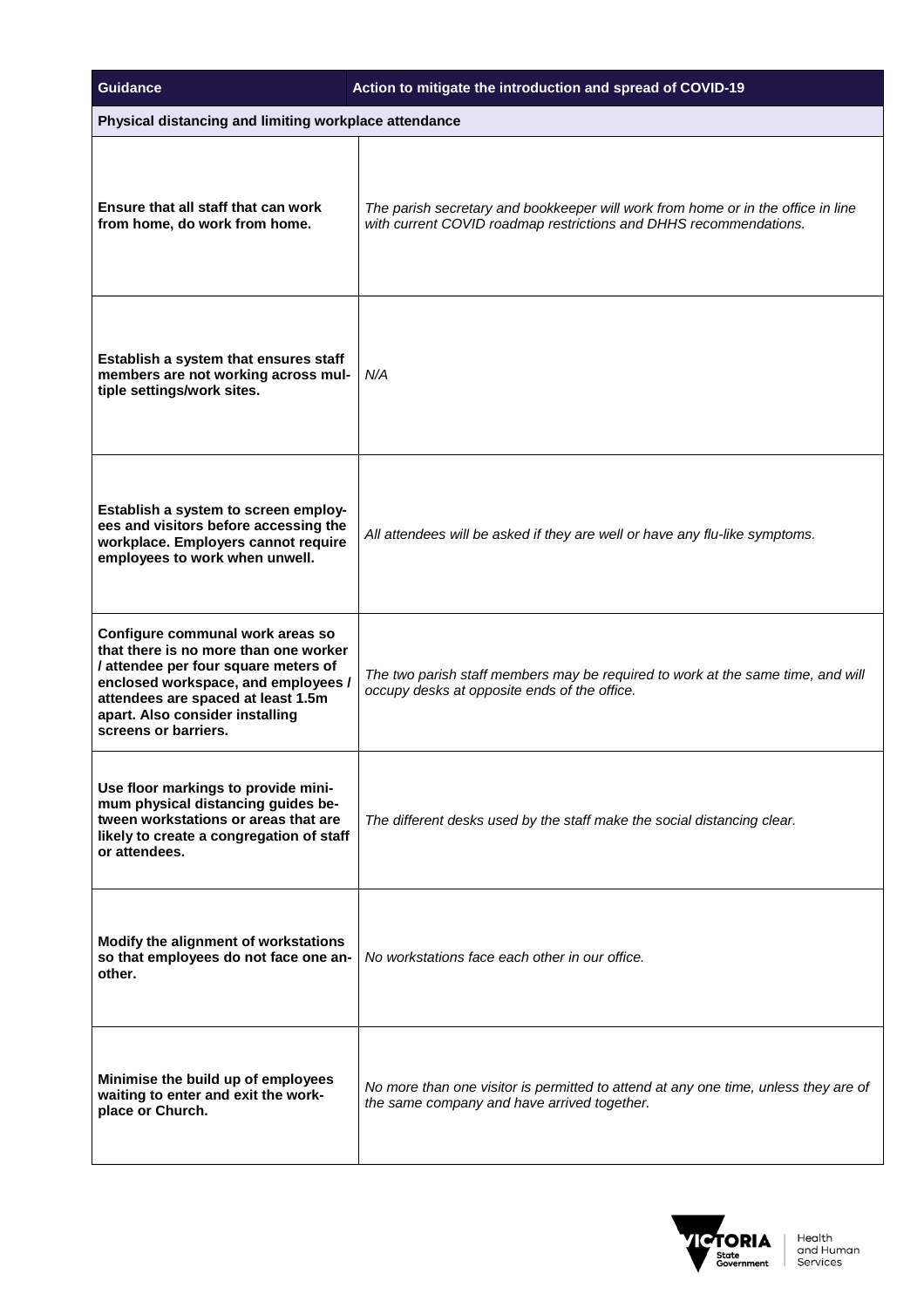| Guidance                                                                                                                                                                                                          | Action to mitigate the introduction and spread of COVID-19                                                                                                                                                                                                                                                                                                                                                                                                                                                                                                                                                     |
|-------------------------------------------------------------------------------------------------------------------------------------------------------------------------------------------------------------------|----------------------------------------------------------------------------------------------------------------------------------------------------------------------------------------------------------------------------------------------------------------------------------------------------------------------------------------------------------------------------------------------------------------------------------------------------------------------------------------------------------------------------------------------------------------------------------------------------------------|
| Provide training to staff on physical<br>distancing expectations while work-<br>ing and socialising (e.g. during lunch-<br>breaks).                                                                               | The parish secretary has read all material related to this physical distancing while<br>at work, but is not at work during COVID roadmap related restrictions.                                                                                                                                                                                                                                                                                                                                                                                                                                                 |
| Review delivery protocols to limit<br>contact between delivery drivers and<br>staff.                                                                                                                              | There is no contact. All deliveries are left at the door unattended.                                                                                                                                                                                                                                                                                                                                                                                                                                                                                                                                           |
| Review and update work rosters and<br>timetables where possible to ensure<br>temporal as well as physical distanc-<br>ing.                                                                                        | Work hours will be arranged so that staff attend the office at the same time only<br>when necessarv.                                                                                                                                                                                                                                                                                                                                                                                                                                                                                                           |
| Where relevant, ensure clear and visi-<br>ble signage in areas that are open to<br>the general public that specifies maxi-<br>mum occupancy of that space, as de-<br>termined by the 'four square metre'<br>rule. | For all religious ceremonies, clear and visible signage will be displayed at entry<br>points, the sanitisation stations, and the area for gatherings/ceremonies will be<br>clearly demarcated as unavailable for general public access. The doors will re-<br>mains locked during services, as required by DHHS guidelines. Attendees will ar-<br>rive at their nominated time and proceed through the signed entry point and saniti-<br>sation station. Signs and markings will be utilised to ensure that each household<br>maintains the 1.5m distance precaution throughout the entire gathering/ceremony. |

| <b>Guidance</b>                                                                                                                                                                             | Action to ensure effective record keeping                                                                                                                                                                                                                                                                                                                                                                                                                                                                                                                                                                                                                        |
|---------------------------------------------------------------------------------------------------------------------------------------------------------------------------------------------|------------------------------------------------------------------------------------------------------------------------------------------------------------------------------------------------------------------------------------------------------------------------------------------------------------------------------------------------------------------------------------------------------------------------------------------------------------------------------------------------------------------------------------------------------------------------------------------------------------------------------------------------------------------|
| <b>Record keeping</b>                                                                                                                                                                       |                                                                                                                                                                                                                                                                                                                                                                                                                                                                                                                                                                                                                                                                  |
| Establish a process to record the at-<br>tendance of visitors and workplace in-<br>spectors, delivery drivers. This infor-<br>mation will assist employers to iden-<br>tify close contacts. | An electronic pre-booking system will be used, and a register will be kept and main-<br>tained by the Parish Priest to ensure the restrictions on attendees are dutifully main-<br>tained and contact details are kept for contact tracing. A designated door attendant<br>will sign-in attendees upon arrival.<br>A register of visitors to the parish office will also be maintained.<br>For funerals:<br>An electronic pre-booking system will be used, a copy of which will be kept in the<br>front door of the church to ensure only those who have booked electronically are in<br>attendance. Funeral staff will admit pre-booked attendees upon arrival. |
| Provide guidance to staff on the effec-<br>tive use of the workplace OHS report-<br>ing system (where available).                                                                           | We will follow directions of the Archdiocese of Melbourne and DHHS in this regard.                                                                                                                                                                                                                                                                                                                                                                                                                                                                                                                                                                               |

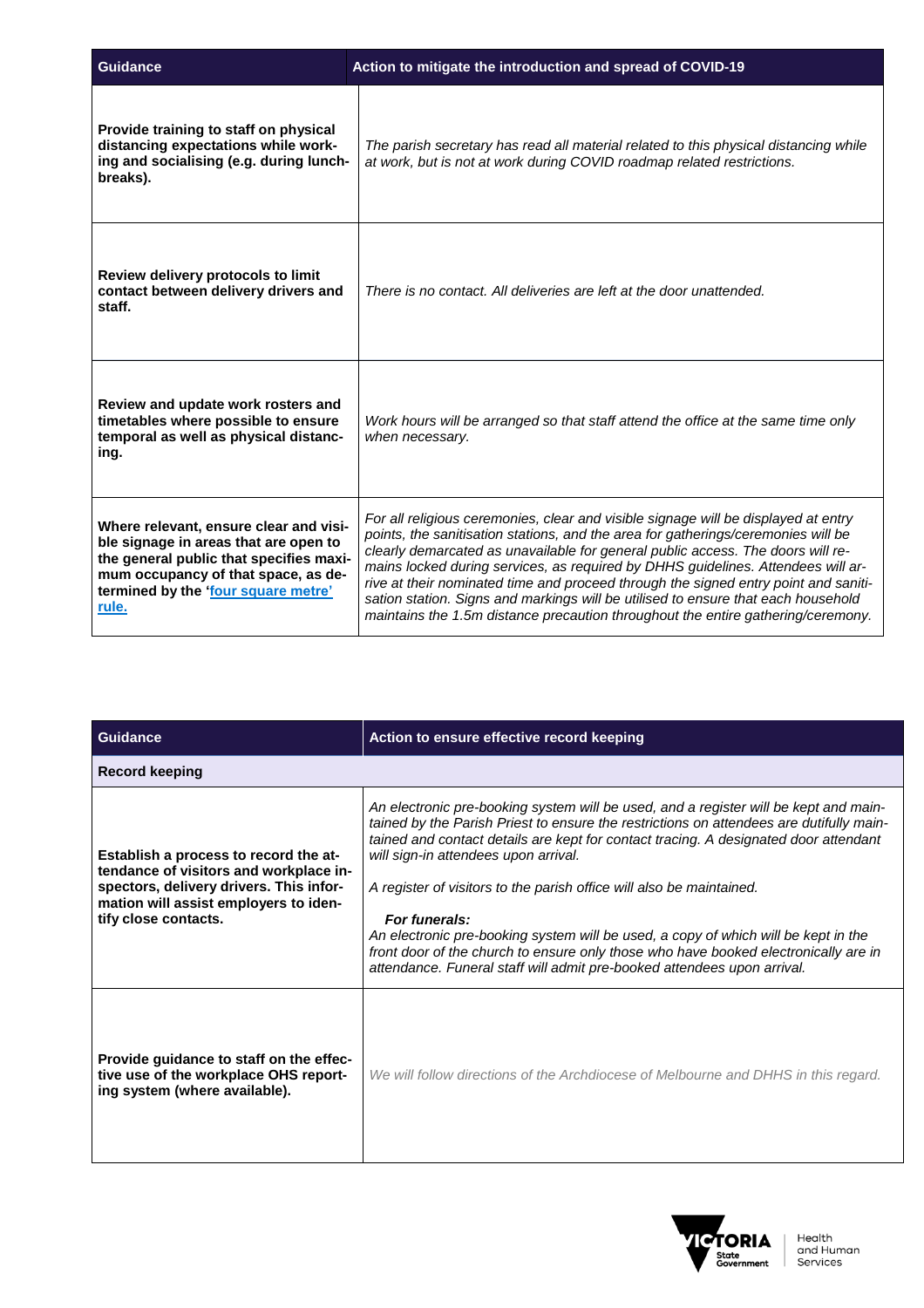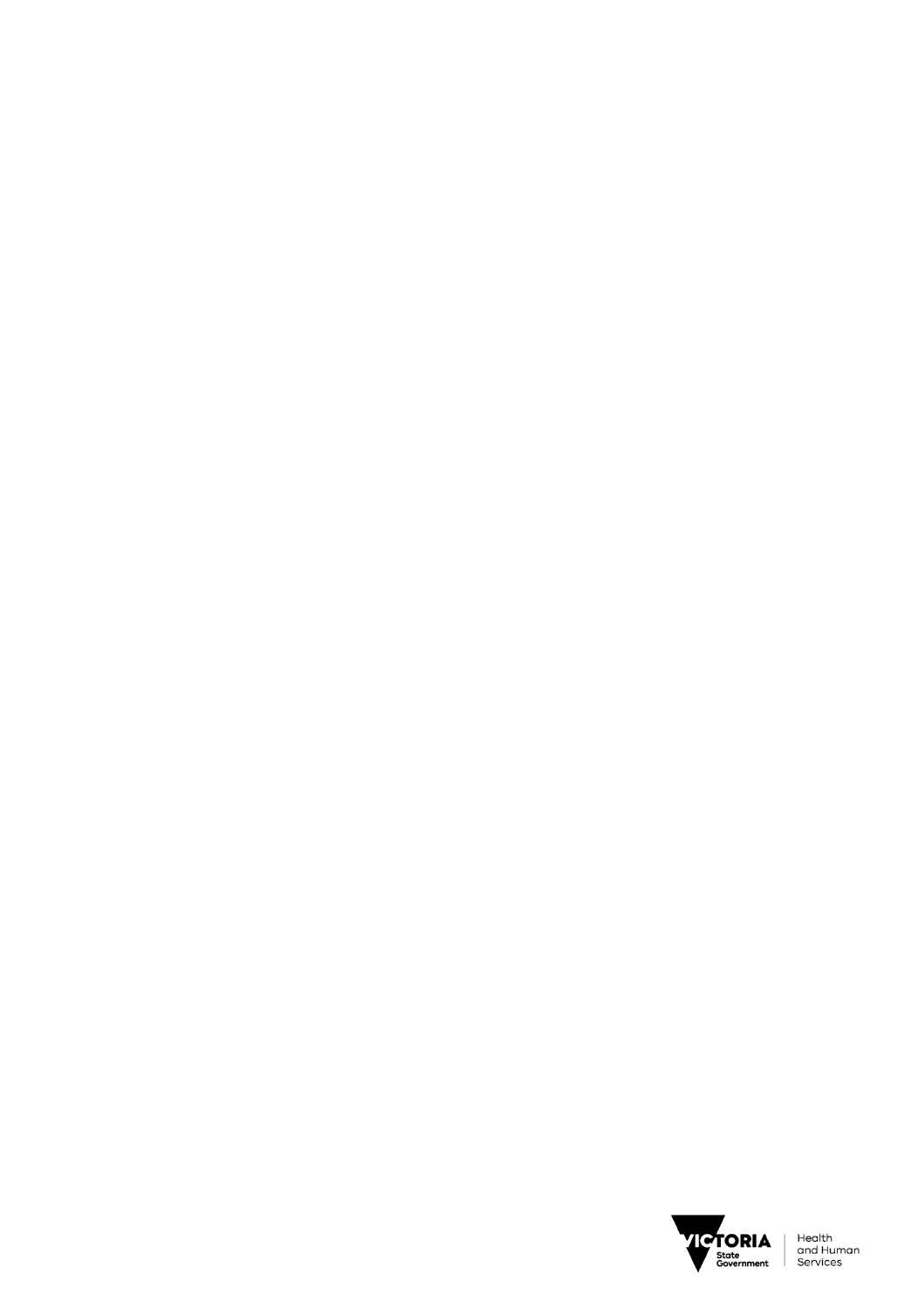| <b>Guidance</b>                                                                                                                                                             | Action to prepare for your response                                                                      |
|-----------------------------------------------------------------------------------------------------------------------------------------------------------------------------|----------------------------------------------------------------------------------------------------------|
| Preparing your response to a suspected or confirmed COVID-19 case                                                                                                           |                                                                                                          |
| Prepare or update your business conti-<br>nuity plan or emergency management<br>plan to consider the impacts of an out-<br>break and potential closure of the<br>workplace. | The case would be immediately reported according to Archdiocesan protocols pro-<br>vided.                |
| Prepare to assist DHHS with contact<br>tracing and providing staff and visitor<br>records to support contact tracing.                                                       | Visitors register will be provided upon request.                                                         |
| Prepare to undertake cleaning and dis-<br>infection at your business premises.<br>Assess whether the workplace or parts<br>of the workplace must be closed.                 | If a positive case is reported, an industrial clean will be undertaken of the interior of<br>the church. |
| Prepare for how you will manage a<br>suspected or confirmed case in an em-<br>ployee or attendee during work hours.                                                         | We will follow directions of the Archdiocese of Melbourne and DHHS in this regard.                       |
| Prepare to notify workforce and site<br>visitors of a confirmed or suspected<br>case.                                                                                       | We will follow directions of the Archdiocese of Melbourne and DHHS in this regard.                       |
| Prepare to immediately notify<br>WorkSafe Victoria on 13 23 60 if you<br>have a confirmed COVID-19 case at<br>your workplace.                                               | We will follow directions of the Archdiocese of Melbourne and DHHS in this regard.                       |
| Confirm that your workplace can<br>safely re-open and workers can return<br>to work.                                                                                        | We will follow directions of the Archdiocese of Melbourne and DHHS in this regard.                       |